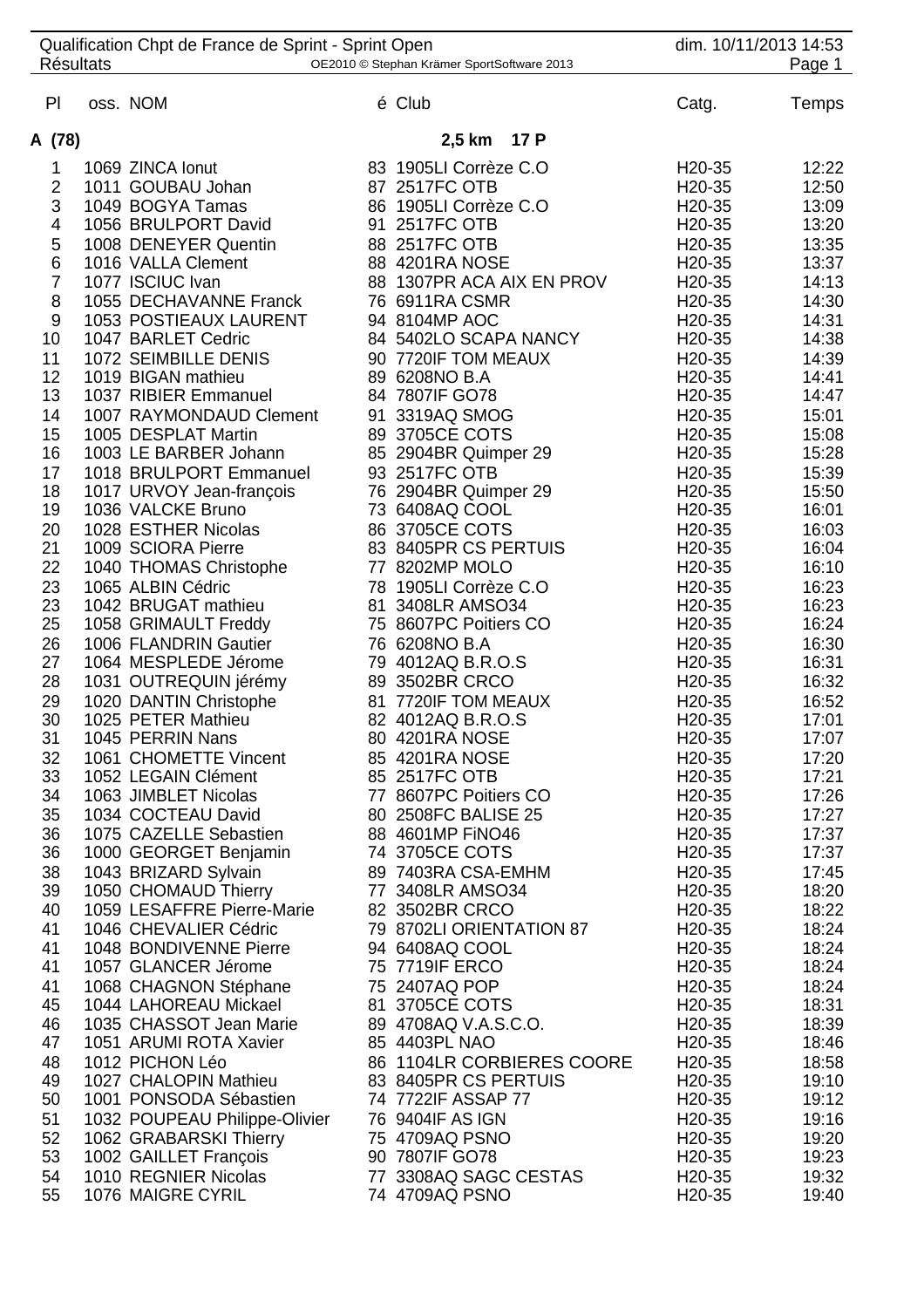| <b>Résultats</b> |                  |                                                                                                                                                                                                                                                                                                                                                                                                                                                                                                                                                                                                                                                                                                                                                                                                                                                                                                                                                                                                                                                                                                                                                                                                                                                                                                        |             |                                                                                                                                                                                                                                                                                                                                                                                                                                                                                                                                                                                                                                                                                                                                                                                                                                                                                                                                                                                                                                                                                                                                                                                                     |                                                                                                                                                                                                                                                                                                                                                                              | dim. 10/11/2013 14:53<br>Page 2                                                                                                              |
|------------------|------------------|--------------------------------------------------------------------------------------------------------------------------------------------------------------------------------------------------------------------------------------------------------------------------------------------------------------------------------------------------------------------------------------------------------------------------------------------------------------------------------------------------------------------------------------------------------------------------------------------------------------------------------------------------------------------------------------------------------------------------------------------------------------------------------------------------------------------------------------------------------------------------------------------------------------------------------------------------------------------------------------------------------------------------------------------------------------------------------------------------------------------------------------------------------------------------------------------------------------------------------------------------------------------------------------------------------|-------------|-----------------------------------------------------------------------------------------------------------------------------------------------------------------------------------------------------------------------------------------------------------------------------------------------------------------------------------------------------------------------------------------------------------------------------------------------------------------------------------------------------------------------------------------------------------------------------------------------------------------------------------------------------------------------------------------------------------------------------------------------------------------------------------------------------------------------------------------------------------------------------------------------------------------------------------------------------------------------------------------------------------------------------------------------------------------------------------------------------------------------------------------------------------------------------------------------------|------------------------------------------------------------------------------------------------------------------------------------------------------------------------------------------------------------------------------------------------------------------------------------------------------------------------------------------------------------------------------|----------------------------------------------------------------------------------------------------------------------------------------------|
|                  |                  |                                                                                                                                                                                                                                                                                                                                                                                                                                                                                                                                                                                                                                                                                                                                                                                                                                                                                                                                                                                                                                                                                                                                                                                                                                                                                                        |             |                                                                                                                                                                                                                                                                                                                                                                                                                                                                                                                                                                                                                                                                                                                                                                                                                                                                                                                                                                                                                                                                                                                                                                                                     |                                                                                                                                                                                                                                                                                                                                                                              | Temps                                                                                                                                        |
|                  |                  |                                                                                                                                                                                                                                                                                                                                                                                                                                                                                                                                                                                                                                                                                                                                                                                                                                                                                                                                                                                                                                                                                                                                                                                                                                                                                                        | 2,5 km 17 P |                                                                                                                                                                                                                                                                                                                                                                                                                                                                                                                                                                                                                                                                                                                                                                                                                                                                                                                                                                                                                                                                                                                                                                                                     |                                                                                                                                                                                                                                                                                                                                                                              |                                                                                                                                              |
|                  |                  |                                                                                                                                                                                                                                                                                                                                                                                                                                                                                                                                                                                                                                                                                                                                                                                                                                                                                                                                                                                                                                                                                                                                                                                                                                                                                                        |             |                                                                                                                                                                                                                                                                                                                                                                                                                                                                                                                                                                                                                                                                                                                                                                                                                                                                                                                                                                                                                                                                                                                                                                                                     | H <sub>20</sub> -35<br>H <sub>20</sub> -35<br>H <sub>20</sub> -35<br>H <sub>20</sub> -35<br>H <sub>20</sub> -35<br>H <sub>20</sub> -35<br>H <sub>20</sub> -35<br>H <sub>20</sub> -35<br>H <sub>20</sub> -35<br>H <sub>20</sub> -35<br>H <sub>20</sub> -35<br>H <sub>20</sub> -35<br>H <sub>20</sub> -35<br>H <sub>20</sub> -35<br>H <sub>20</sub> -35<br>H <sub>20</sub> -35 | 19:51<br>19:55<br>20:11<br>20:14<br>20:32<br>20:33<br>21:15<br>21:36<br>22:02<br>22:24<br>22:39<br>22:44<br>23:36<br>23:39<br>24:42<br>26:17 |
|                  |                  |                                                                                                                                                                                                                                                                                                                                                                                                                                                                                                                                                                                                                                                                                                                                                                                                                                                                                                                                                                                                                                                                                                                                                                                                                                                                                                        |             |                                                                                                                                                                                                                                                                                                                                                                                                                                                                                                                                                                                                                                                                                                                                                                                                                                                                                                                                                                                                                                                                                                                                                                                                     | H <sub>20</sub> -35<br>H <sub>20</sub> -35<br>H <sub>20</sub> -35<br>H <sub>20</sub> -35<br>H20-35<br>H <sub>20</sub> -35                                                                                                                                                                                                                                                    | 27:52<br>pm<br>pm<br>abs<br>abs<br>abs<br>abs                                                                                                |
|                  |                  |                                                                                                                                                                                                                                                                                                                                                                                                                                                                                                                                                                                                                                                                                                                                                                                                                                                                                                                                                                                                                                                                                                                                                                                                                                                                                                        |             |                                                                                                                                                                                                                                                                                                                                                                                                                                                                                                                                                                                                                                                                                                                                                                                                                                                                                                                                                                                                                                                                                                                                                                                                     |                                                                                                                                                                                                                                                                                                                                                                              |                                                                                                                                              |
|                  |                  |                                                                                                                                                                                                                                                                                                                                                                                                                                                                                                                                                                                                                                                                                                                                                                                                                                                                                                                                                                                                                                                                                                                                                                                                                                                                                                        |             |                                                                                                                                                                                                                                                                                                                                                                                                                                                                                                                                                                                                                                                                                                                                                                                                                                                                                                                                                                                                                                                                                                                                                                                                     | H40-45<br>H40-45<br>H40-45<br>H40-45<br>H40-45<br>H40-45<br>H40-45<br>H40-45                                                                                                                                                                                                                                                                                                 | 13:21<br>14:48<br>14:58<br>15:05<br>15:12<br>15:28<br>15:30<br>15:42<br>15:44                                                                |
|                  |                  |                                                                                                                                                                                                                                                                                                                                                                                                                                                                                                                                                                                                                                                                                                                                                                                                                                                                                                                                                                                                                                                                                                                                                                                                                                                                                                        |             |                                                                                                                                                                                                                                                                                                                                                                                                                                                                                                                                                                                                                                                                                                                                                                                                                                                                                                                                                                                                                                                                                                                                                                                                     | H40-45<br>H40-45<br>H40-45<br>H40-45<br>H40-45<br>H40-45<br>H40-45                                                                                                                                                                                                                                                                                                           | 15:50<br>15:50<br>15:53<br>16:02<br>16:03<br>16:06<br>16:14<br>16:14                                                                         |
|                  |                  |                                                                                                                                                                                                                                                                                                                                                                                                                                                                                                                                                                                                                                                                                                                                                                                                                                                                                                                                                                                                                                                                                                                                                                                                                                                                                                        |             |                                                                                                                                                                                                                                                                                                                                                                                                                                                                                                                                                                                                                                                                                                                                                                                                                                                                                                                                                                                                                                                                                                                                                                                                     | H40-45<br>H40-45<br>H40-45<br>H40-45<br>H40-45<br>H40-45<br>H40-45<br>H40-45<br>H40-45<br>H40-45                                                                                                                                                                                                                                                                             | 16:15<br>16:16<br>16:17<br>16:19<br>16:28<br>16:28<br>16:29<br>16:36<br>16:47<br>16:54<br>16:55                                              |
|                  | A (78)<br>B (72) | oss. NOM<br>1029 GUILLOU Quentin<br>1004 MARGUIER Aurelien<br>1023 SAILLANT Mickaël<br>1039 ESCHENLOHR Christophe<br>1041 POULAIN Thibault<br>1078 BIRON Adrien<br>1030 GIMENO Stéphane<br>1038 GROSSET Olivier<br>1014 AUTERIOUX Stéphane<br>1054 BIZET Christophe<br>1021 ZIMMERMANN David<br>1022 DELETRE Maxime<br>1060 GUEDAS Christophe<br>1071 BONNEFON Olivier<br>1073 BONNET Jean-François<br>1070 DEMEOCQ Thomas<br>1015 ARCHAMBEAULT Ludovic<br>1024 PORRET Yann<br>1013 COLLOT FRANCK<br>1066 BONANNO Thibaud<br>1026 MAZARS Samuel<br>1074 ARRICA Alexis<br>1033 LORENZATTI Eric<br>1128 BEAUVIR Yannick<br>1172 RODRIGUEZ Stéphane<br>1149 VALENTIN Denis<br>1150 POURRE Alain<br>1133 WYMER Eddie<br>1163 ARNAULT Louis Marie<br>1170 VIALARD Jérôme<br>1117 HELSTROFFER Sylvain<br>1145 BONDIVENNE Eric<br>1175 PETINON Guy<br>1131 SERRAND Alain<br>1157 GUILLOU Yannick<br><b>1137 BOUDIN GUILLAUME</b><br>1118 BEAUVISAGE Christophe<br>1160 VOLPATO Emmanuel<br>1153 MAZIER Patrice<br>1103 GAUQUELIN Jerome<br>1115 SZYMANOWSKI Fabrice<br>1109 BARRAL J-Luc<br>1111 MAES Bruno<br>1130 CLEMENCON Jerome<br>1143 BRUNAUD Yvan<br>1154 BELLENGIER Christophe<br>1140 MORALES Fabrice<br>1126 BOUYGUES Xavier<br>1146 BOURDARIE Pascal<br>1167 CROENNE Jérome<br>1104 GEIRNART Marc |             | Qualification Chpt de France de Sprint - Sprint Open<br>OE2010 © Stephan Krämer SportSoftware 2013<br>é Club<br>94 2904BR Quimper 29<br>82 2517FC OTB<br>90 7722IF ASSAP 77<br>74 7404RA ASO<br>88 8607PC Poitiers CO<br>90 8607PC Poitiers CO<br>74 8104MP AOC<br>74 NL PASS ORIENTATION<br>74 3502BR CRCO<br>74 5407LO SO Luneville<br>88 5907NO T.A.D.<br>83 3502BR CRCO<br>77 3203MP FLOC<br>75 8106MP Albi RESSORT<br>81 NL PASS ORIENTATION<br>81 8607PC Poitiers CO<br>94 3502BR CRCO<br>78 7720IF TOM MEAUX<br>92 7703IF CSLG MELUN<br>91 6307AU Balise 63<br>92 4403PL NAO<br>85 4709AQ PSNO<br>2,3 km 14 P<br>69 3502BR CRCO<br>69 4709AQ PSNO<br>72 4709AQ PSNO<br>63 2508FC BALISE 25<br>67 2508FC BALISE 25<br>73 7905PC NACO 79<br>70 NL PASS ORIENTATION<br>69 1905LI Corrèze C.O<br>65 6408AQ COOL<br>65 2301LI CRO2<br>67 3105MP TOAC Orientatio<br>64 2904BR Quimper 29<br>73 2301LI CRO2<br>68 7807IF GO78<br>69 4709AQ PSNO<br>69 5604BR COL<br>71 9404IF AS IGN<br>65 6208NO B.A<br>65 1303PR MARCO<br>65 5604BR COL<br>67 4709AQ PSNO<br>66 2301LI CRO2<br>73 6208NO B.A<br>67 3318AQ ASM CO<br>71 3308AQ SAGC CESTAS<br>69 1303PR MARCO<br>68 0308AU AVCC<br>64 5906NO VALMO | (suite)<br>79 1104LR CORBIERES COORE                                                                                                                                                                                                                                                                                                                                         | Catg.<br>H20-35<br>H40-45<br>H40-45<br>H40-45                                                                                                |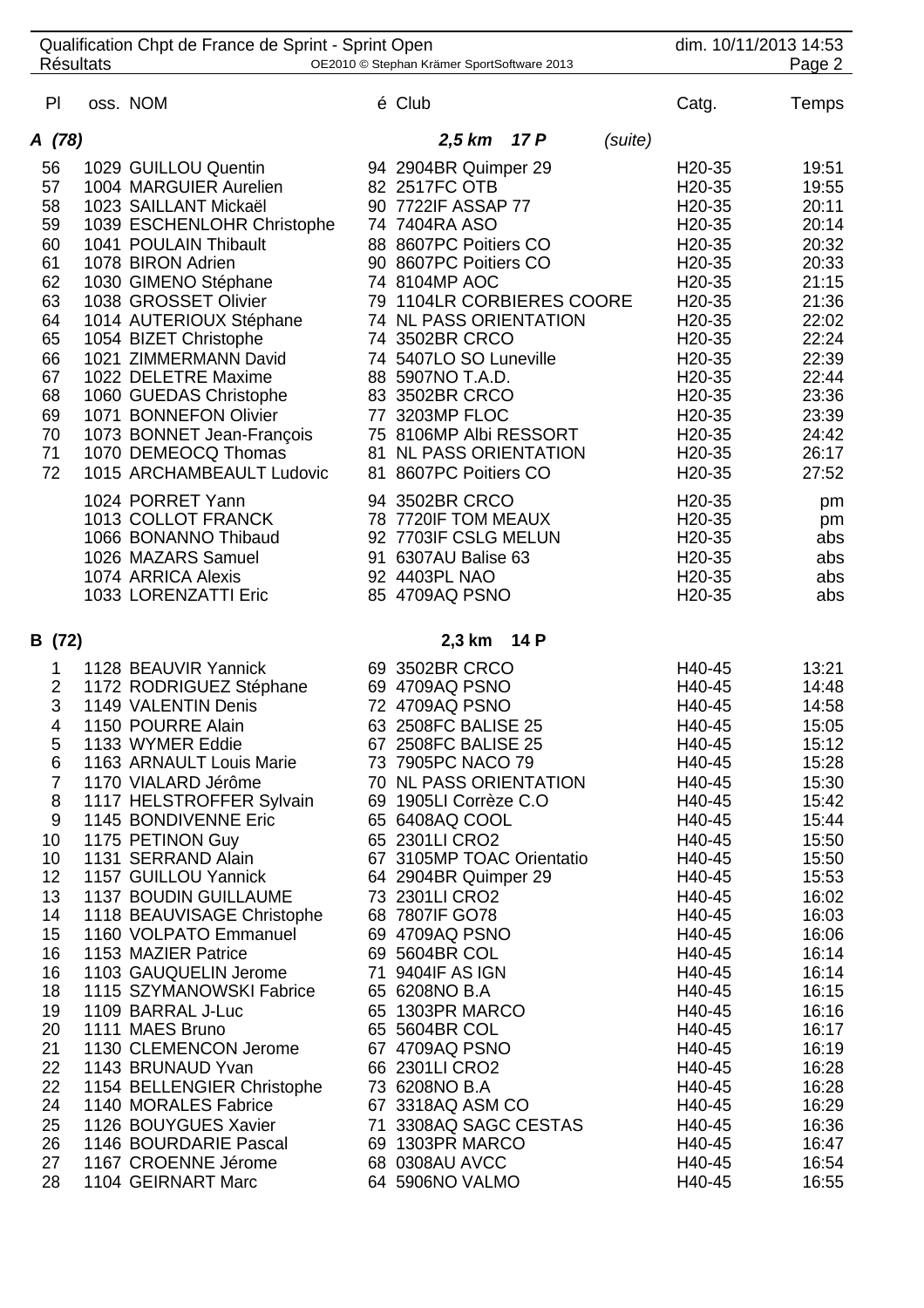|                | <b>Résultats</b> | Qualification Chpt de France de Sprint - Sprint Open | OE2010 © Stephan Krämer SportSoftware 2013  |                     | dim. 10/11/2013 14:53<br>Page 3 |
|----------------|------------------|------------------------------------------------------|---------------------------------------------|---------------------|---------------------------------|
|                |                  |                                                      |                                             |                     |                                 |
| P <sub>1</sub> |                  | oss. NOM                                             | é Club                                      | Catg.               | Temps                           |
| B (72)         |                  |                                                      | 2,3 km 14 P<br>(suite)                      |                     |                                 |
| 29             |                  | 1166 ANGLADE Christian                               | 68 5604BR COL                               | H40-45              | 16:56                           |
| 29             |                  | 1127 BERTHELOT Stephane                              | 68 8607PC Poitiers CO                       | H40-45              | 16:56                           |
| 29             |                  | 1120 PEYRARD Jean-marc                               | 68 1104LR CORBIERES COORE                   | H40-45              | 16:56                           |
| 32             |                  | 1129 VOLANT Stéphane                                 | 68 2904BR Quimper 29                        | H40-45              | 17:01                           |
| 33             |                  | 1106 RAUTURIER Christophe                            | 66 7807IF GO78                              | H40-45              | 17:07                           |
| 34             |                  | 1173 MARCK Jerome                                    | 72 8607PC Poitiers CO                       | H40-45              | 17:14                           |
| 35             |                  | 1174 ROULLEAUX Alain                                 | 65 9105IF COLE                              | H40-45              | 17:15                           |
| 36             |                  | 1121 RAMBLIERE Frederic                              | 66 4601MP FINO46                            | H40-45              | 17:22                           |
| 37             |                  | 1162 TOULIER Francois                                | 67 6913RA CRAPAHUT                          | H40-45              | 17:26                           |
| 38             |                  | 1100 EDIAR Michel                                    | 71 9109IF COPS 91                           | H40-45              | 17:30                           |
| 38             |                  | 1158 TREMOULET Joel                                  | 70 4601MP FINO46                            | H40-45              | 17:30                           |
| 40             |                  | 1141 BERRIEN Olivier                                 | 68 1303PR MARCO                             | H40-45              | 17:47                           |
| 41             |                  | 1168 ROMIEU Cyril                                    | 71 9404IF AS IGN                            | H40-45              | 17:51                           |
| 42             |                  | 1119 GAILLARD Fabien                                 | 70 8607PC Poitiers CO<br>64 4709AQ PSNO     | H40-45              | 17:58                           |
| 43<br>44       |                  | 1164 DUBOIS Frederic<br>1159 VERMEERSCH Thierry      | 66 7807IF GO78                              | H40-45<br>H40-45    | 18:00<br>18:02                  |
| 45             |                  | 1107 LHERMITTE Frederic                              | 66 9404IF AS IGN                            | H40-45              | 18:04                           |
| 46             |                  | 1105 MALERBE Arnaud                                  | 67 1307PR ACA AIX EN PROV                   | H40-45              | 18:08                           |
| 46             |                  | 1134 CONIEL Fabrice                                  | 66 5604BR COL                               | H40-45              | 18:08                           |
| 48             |                  | 1113 BERGEGERE Pierre                                | 66 8405PR CS PERTUIS                        | H40-45              | 18:09                           |
| 49             |                  | 1124 DELENNE Matthieu                                | 65 1307PR ACA AIX EN PROV                   | H40-45              | 18:20                           |
| 50             |                  | 1139 MUGICA Yvan                                     | 69 7722IF ASSAP 77                          | H40-45              | 18:24                           |
| 51             |                  | 1108 PICAZO J-Jacques                                | 64 8405PR CS PERTUIS                        | H40-45              | 18:26                           |
| 52             |                  | 1152 AUTEM Olivier                                   | 67 1307PR ACA AIX EN PROV                   | H40-45              | 18:52                           |
| 53             |                  | 1110 MONCARRE PHILIPPE                               | 70 2904BR Quimper 29                        | H40-45              | 19:03                           |
| 54             |                  | 1114 ZOBELE Jean-Luc                                 | 64 8702LI ORIENTATION 87                    | H40-45              | 19:12                           |
| 54             |                  | 1136 CHANDEYSSON Luc                                 | 65 1104LR CORBIERES COORE                   | H40-45              | 19:12                           |
| 56             |                  | 1155 TANGUY Gael                                     | 70 3502BR CRCO                              | H40-45              | 19:16                           |
| 57             |                  | 1165 BLAISE Sylvain                                  | 71 3502BR CRCO                              | H40-45              | 19:29                           |
| 58             |                  | 1147 PLART PAUL                                      | 67 2407AQ POP                               | H40-45              | 19:39                           |
| 58             |                  | 1123 GEYER Thierry                                   | 67 2407AQ POP                               | H40-45              | 19:39                           |
| 60             |                  | 1156 PICHON Pierre-louis                             | 66 6408AQ COOL                              | H40-45              | 19:58                           |
| 61             |                  | 1116 POINTEAU Fabien                                 | 68 2604RA C.R.O.C.O                         | H40-45              | 20:16                           |
| 62             |                  | 1125 ERBLAND Emmanuel                                | 71 9105IF COLE                              | H40-45              | 20:23                           |
| 63<br>64       |                  | 1112 ESCAUT Jean<br>1144 LAURENT Jean-François       | 65 3105MP TOAC Orientatio<br>64 3705CE COTS | H40-45<br>H40-45    | 21:15<br>21:40                  |
| 65             |                  | 1132 PIVAUDRAN Marc                                  | 70 4601MP FINO46                            | H40-45              | 24:01                           |
| 66             |                  | 1102 SERINET Laurent                                 | 68 3502BR CRCO                              | H40-45              | 25:26                           |
| 67             |                  | 1135 GRANDCOING Olivier                              | 67 4709AQ PSNO                              | H40-45              | 25:59                           |
|                |                  |                                                      |                                             |                     |                                 |
|                |                  | 1169 LEDUC Jean-Christophe                           | 66 1905LI Corrèze C.O                       | H40-45              | pm                              |
|                |                  | 1148 PAIN Sébastien                                  | 72 3705CE COTS                              | H40-45              | pm                              |
|                |                  | 1171 CLOUET Alain<br>1138 DELCAMBRE Benoit           | 72 8203MP SCOR<br>70 1905LI Corrèze C.O     | H40-45<br>H40-45    | abs                             |
|                |                  | 1101 GUENIN Olivier                                  | 64 5116CA ASO Sillery                       | H40-45              | abs<br>abs                      |
|                |                  |                                                      |                                             |                     |                                 |
| C(58)          |                  |                                                      | 14 P<br>2,1 km                              |                     |                                 |
| 1              |                  | 1238 PORRET Thierry                                  | 63 3502BR CRCO                              | H <sub>50</sub> -70 | 13:12                           |
| $\overline{2}$ |                  | 1204 POEDRAS Daniel                                  | 57 5604BR COL                               | H50-70              | 13:34                           |
| 3              |                  | 1212 MARTY Michel                                    | 61 4601MP FINO46                            | H <sub>50</sub> -70 | 13:50                           |
| 4              |                  | 1205 ESTIVAL J-Luc                                   | 59 7709IF USM/CO                            | H50-70              | 14:28                           |
| 5              |                  | 1203 BOUCHAN Luc                                     | 62 9006FC RAMBO                             | H50-70              | 14:38                           |
| 6              |                  | 1214 GIBIAT Frédéric                                 | 60 8405PR CS PERTUIS                        | H <sub>50</sub> -70 | 14:42                           |
| $\overline{7}$ |                  | 1245 GIRARD Luc                                      | 59 2508FC BALISE 25                         | H50-70              | 15:04                           |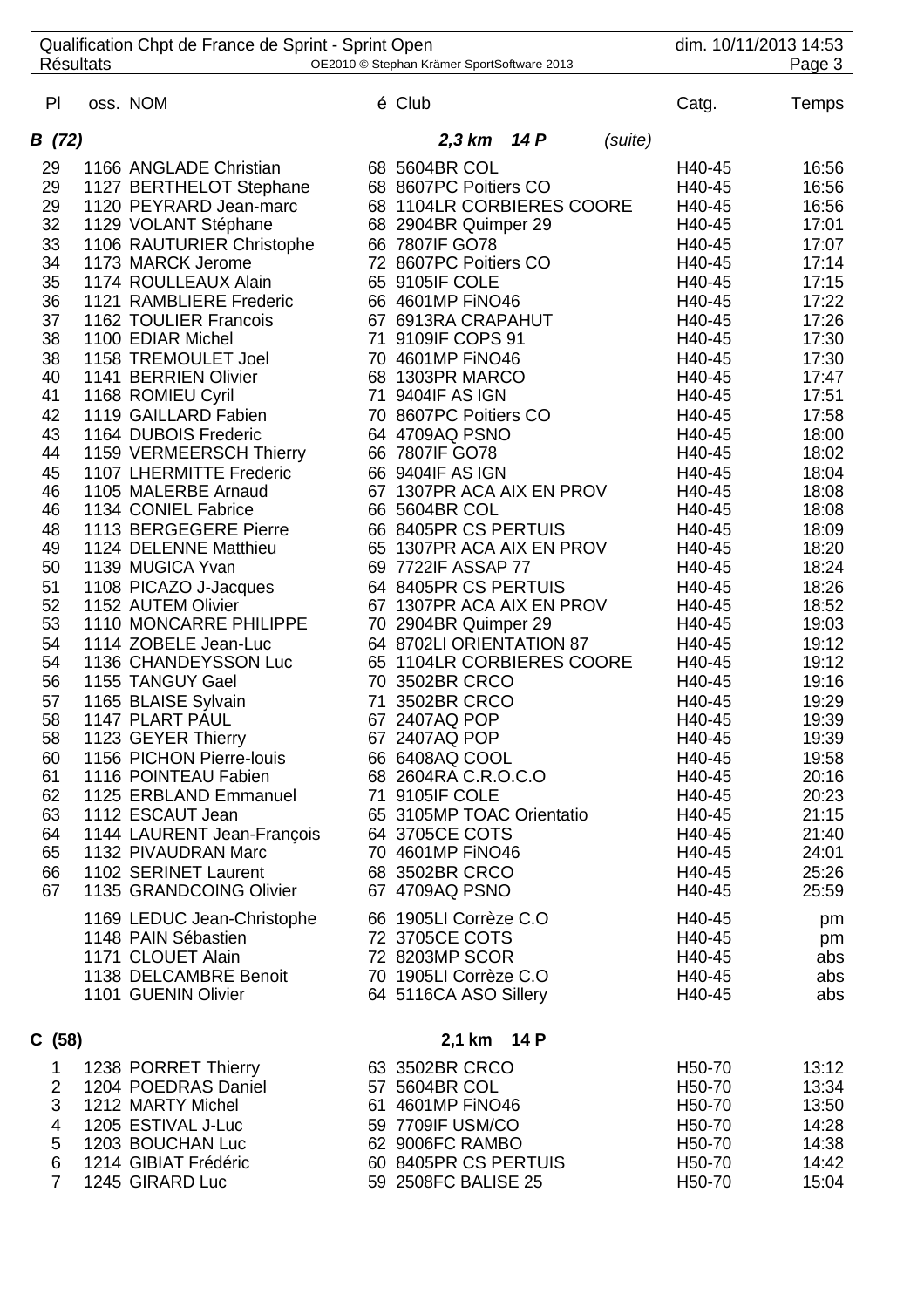| Qualification Chpt de France de Sprint - Sprint Open<br><b>Résultats</b><br>OE2010 © Stephan Krämer SportSoftware 2013 |  |                                             |  | dim. 10/11/2013 14:53<br>Page 4          |         |                                            |                |
|------------------------------------------------------------------------------------------------------------------------|--|---------------------------------------------|--|------------------------------------------|---------|--------------------------------------------|----------------|
|                                                                                                                        |  |                                             |  |                                          |         |                                            |                |
| PI                                                                                                                     |  | oss. NOM                                    |  | é Club                                   |         | Catg.                                      | Temps          |
| C(58)                                                                                                                  |  |                                             |  | 2,1 km 14 P                              | (suite) |                                            |                |
| 8                                                                                                                      |  | 1225 BIBES Bernard                          |  | 61 4012AQ B.R.O.S                        |         | H <sub>50</sub> -70                        | 15:07          |
| $9\,$                                                                                                                  |  | 1242 DEFIX Dominique                        |  | 61 4203RA OE42                           |         | H <sub>50</sub> -70                        | 15:18          |
| 10                                                                                                                     |  | 1210 ESCUDIE Christian                      |  | 53 8105MP BOA Albi                       |         | H <sub>50</sub> -70                        | 15:24          |
| 11                                                                                                                     |  | 1202 MARTINEZ Francois                      |  | 60 4012AQ B.R.O.S                        |         | H <sub>50</sub> -70                        | 15:31          |
| 12                                                                                                                     |  | 1247 MORLON J-Francois                      |  | 59 5702LO CSAG METZ                      |         | H50-70                                     | 15:40          |
| 13                                                                                                                     |  | 1248 DECHAVANNE J-Francois                  |  | 51 6911RA CSMR                           |         | H <sub>50</sub> -70                        | 15:58          |
| 14                                                                                                                     |  | 1239 RAOUX Pierre                           |  | 62 3408LR AMSO34                         |         | H <sub>50</sub> -70                        | 16:30          |
| 15                                                                                                                     |  | 1250 DAYON Pierre                           |  | 52 4012AQ B.R.O.S                        |         | H50-70                                     | 16:34          |
| 16                                                                                                                     |  | 1224 VERGNAUD Pascal                        |  | 63 8702LI ORIENTATION 87                 |         | H50-70                                     | 16:46          |
| 17                                                                                                                     |  | 1230 DESPLAT J-Luc                          |  | 59 3705CE COTS                           |         | H <sub>50</sub> -70                        | 16:50          |
| 18                                                                                                                     |  | 1228 BAILLEUL J-Paul                        |  | 49 6009PI COC                            |         | H50-70                                     | 17:05          |
| 19                                                                                                                     |  | 1253 CASTIER Philippe                       |  | 58 6208NO B.A                            |         | H50-70                                     | 17:09          |
| 20                                                                                                                     |  | 1257 BOELLE Jean-Luc                        |  | 54 6408AQ COOL                           |         | H <sub>50</sub> -70                        | 17:15          |
| 21                                                                                                                     |  | 1218 L'HUILLIER Philippe                    |  | 62 5907NO T.A.D.                         |         | H50-70                                     | 17:24          |
| 22                                                                                                                     |  | 1256 SANCHEZ Georges                        |  | 55 7807IF GO78                           |         | H50-70                                     | 17:36          |
| 23                                                                                                                     |  | 1216 BAILLY Philippe                        |  | 63 4601MP FINO46                         |         | H <sub>50</sub> -70                        | 17:39          |
| 24                                                                                                                     |  | 1233 CAZELLE Didier                         |  | 59 4601MP FINO46                         |         | H50-70                                     | 17:40          |
| 25<br>26                                                                                                               |  | 1241 GIRARD Regis<br>1223 SOL Michel        |  | 58 3705CE COTS<br>48 7707IF OPA MONTIGNY |         | H50-70<br>H <sub>50</sub> -70              | 17:45<br>17:58 |
| 27                                                                                                                     |  | 1209 AUDOUIN Laurent                        |  | 58 8104MP AOC                            |         | H50-70                                     | 18:04          |
| 28                                                                                                                     |  | 1227 TAMUZS Viesturs                        |  | 62 OK Mona OK Mona                       |         | H50-70                                     | 18:08          |
| 29                                                                                                                     |  | 1236 TESSIER Daniel                         |  | 48 7709IF USM/CO                         |         | H50-70                                     | 18:24          |
| 30                                                                                                                     |  | 1213 DARGENTON Bernard                      |  | 52 3705CE COTS                           |         | H50-70                                     | 18:32          |
| 30                                                                                                                     |  | 1235 MONESTES François                      |  | 62 4709AQ PSNO                           |         | H <sub>50</sub> -70                        | 18:32          |
| 32                                                                                                                     |  | 1217 DOULCO Patrick                         |  | 58 8202MP MOLO                           |         | H <sub>50</sub> -70                        | 18:33          |
| 33                                                                                                                     |  | 1229 POYARD J-Claude                        |  | 62 9404IF AS IGN                         |         | H <sub>50</sub> -70                        | 18:44          |
| 33                                                                                                                     |  | 1255 FERRAND Eric                           |  | 61 4203RA OE42                           |         | H <sub>50</sub> -70                        | 18:44          |
| 35                                                                                                                     |  | 1211 BECCARI Patrick                        |  | 60 8405PR CS PERTUIS                     |         | H <sub>50</sub> -70                        | 19:08          |
| 36                                                                                                                     |  | 1200 ROUX JACKY                             |  | 62 4201RA NOSE                           |         | H <sub>50</sub> -70                        | 19:28          |
| 37                                                                                                                     |  | 1231 BILHERAN Pierre                        |  | 59 4704AQ AsCOPA                         |         | H <sub>50</sub> -70                        | 19:35          |
| 38                                                                                                                     |  | 1221 MORTELLIER Bernard                     |  | 57 6803AL COM                            |         | H50-70                                     | 19:48          |
| 39                                                                                                                     |  | 1232 GIESI Maurice                          |  | 61 7709IF USM/CO                         |         | H50-70                                     | 20:05          |
| 40                                                                                                                     |  | 1220 LAROCHE Bernard                        |  | 59 4504CE ASCO ORLEANS                   |         | H <sub>50</sub> -70                        | 20:07          |
| 41                                                                                                                     |  | 1215 CHARDOT Thierry                        |  | 61 7807IF GO78                           |         | H <sub>50</sub> -70                        | 21:11          |
| 42                                                                                                                     |  | 1254 ABISSE Jacques                         |  | 43 2508FC BALISE 25                      |         | H50-70                                     | 21:15          |
| 43                                                                                                                     |  | 1206 RAYMONDAUD Jacques                     |  | 61 3319AQ SMOG                           |         | H <sub>50</sub> -70                        | 21:26          |
| 44                                                                                                                     |  | 1234 NATALI Pierre                          |  | 48 8105MP BOA Albi                       |         | H <sub>50</sub> -70                        | 21:36          |
| 45                                                                                                                     |  | 1219 GEOFFROY Gerard                        |  | 46 3408LR AMSO34                         |         | H <sub>50</sub> -70                        | 21:43          |
| 46                                                                                                                     |  | 1237 VUILLET Christian                      |  | 46 2105BO ADOChenôve                     |         | H <sub>50</sub> -70                        | 21:53          |
| 47                                                                                                                     |  | 1246 AUBERTIN Pierre                        |  | 61 3705CE COTS                           |         | H <sub>50</sub> -70                        | 22:01          |
| 48                                                                                                                     |  | 1207 GARCIA Lucien                          |  | 58 4012AQ B.R.O.S                        |         | H50-70                                     | 22:08          |
| 49                                                                                                                     |  | 1252 BENITO Ariel                           |  | 56 7707IF OPA MONTIGNY                   |         | H <sub>50</sub> -70                        | 22:15          |
| 50                                                                                                                     |  | 1208 LE COZ Joel                            |  | 54 2904BR Quimper 29                     |         | H <sub>50</sub> -70                        | 23:35          |
| 51                                                                                                                     |  | 1244 ROLLET Daniel                          |  | 43 5415LO LOJ                            |         | H50-70                                     | 24:19          |
| 52<br>53                                                                                                               |  | 1243 DODIN Yves<br>1258 DIEUDONNE Roland    |  | 50 8809LO HVO<br>45 7808IF ASMBCO        |         | H50-70<br>H50-70                           | 26:43<br>26:57 |
|                                                                                                                        |  |                                             |  |                                          |         |                                            |                |
|                                                                                                                        |  | 1226 MARTIN Gilbert<br>1222 MASSON Philippe |  | 52 9404IF AS IGN<br>61 3502BR CRCO       |         | H <sub>50</sub> -70<br>H <sub>50</sub> -70 | pm             |
|                                                                                                                        |  | 1240 CREUSAT Jean Marie                     |  | 63 8809LO HVO                            |         | H <sub>50</sub> -70                        | pm             |
|                                                                                                                        |  | 1249 AMMERICH Marc                          |  | 57 9109IF COPS 91                        |         | H <sub>50</sub> -70                        | pm<br>pm       |
|                                                                                                                        |  | 1201 SEGUINOT Albert                        |  | 59 0801CA OSCM                           |         | H50-70                                     | abs            |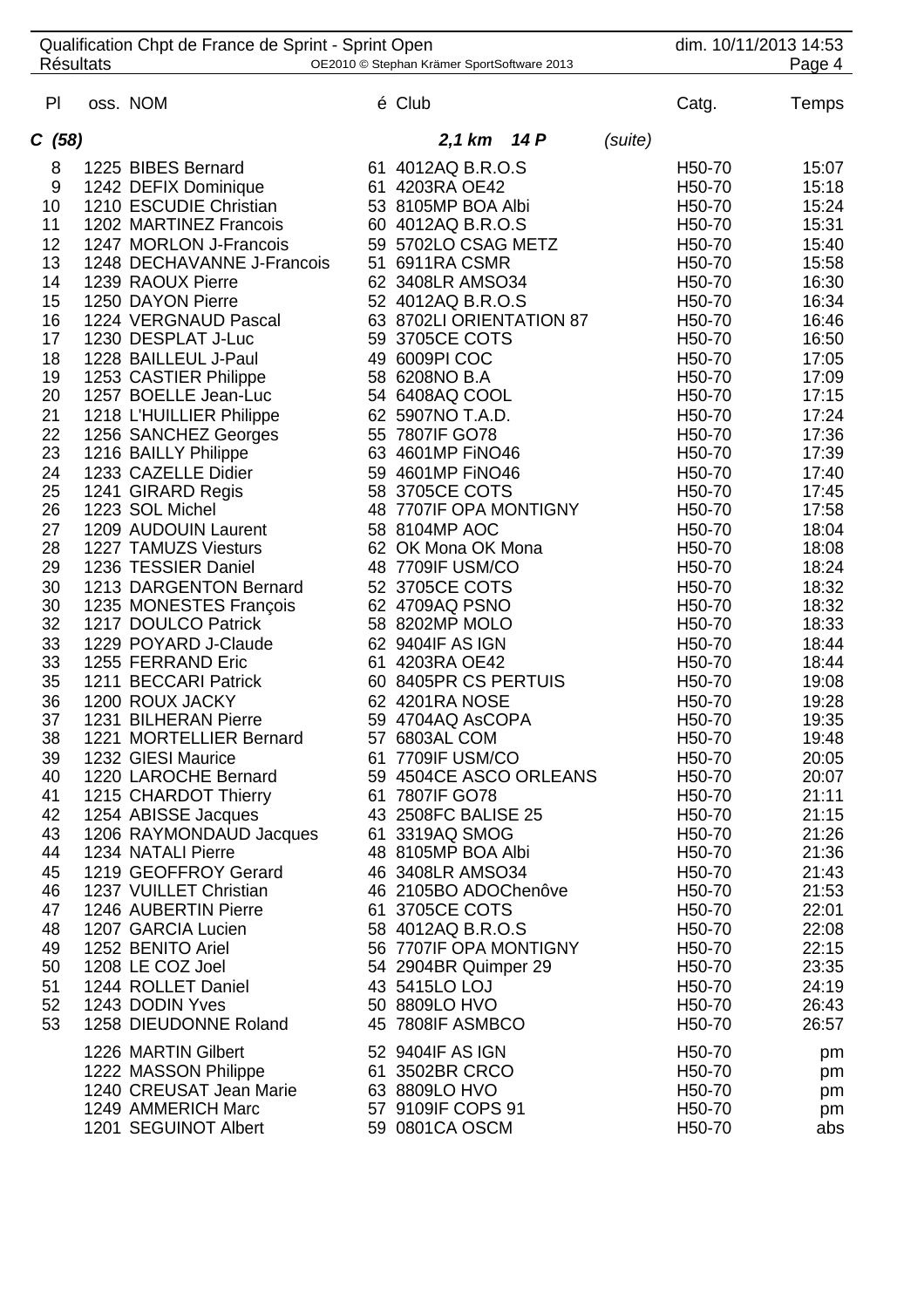| <b>Résultats</b> | Qualification Chpt de France de Sprint - Sprint Open | OE2010 © Stephan Krämer SportSoftware 2013     | dim. 10/11/2013 14:53 | Page 5         |
|------------------|------------------------------------------------------|------------------------------------------------|-----------------------|----------------|
| PI               | oss. NOM                                             | é Club                                         | Catg.                 | Temps          |
| D(73)            |                                                      | 2,1 km 14 P                                    |                       |                |
| 1                | 1332 BANASKIEWICZ Kurtys                             | 97 5907NO T.A.D.                               | H <sub>14</sub> -18   | 11:54          |
| $\overline{2}$   | 1313 LALOUX Clément                                  | 96 5907NO T.A.D.                               | H14-18                | 12:56          |
| 3                | 1328 VIGIER Léo                                      | 99 4203RA OE42                                 | H <sub>14</sub> -18   | 13:02          |
| 4                | 1366 NAPIERALA Nicolas                               | 96 5907NO T.A.D.                               | H14-18                | 13:28          |
| 5                | 1346 LEDUC Benjamin                                  | 98 1905LI Corrèze C.O                          | H <sub>14</sub> -18   | 13:33          |
| 6                | 1354 VAXELAIRE Hugo                                  | 98 8809LO HVO                                  | H <sub>14</sub> -18   | 13:42          |
| $\overline{7}$   | 1322 VASQUEZ Dorian                                  | 96 4012AQ B.R.O.S                              | H <sub>14</sub> -18   | 13:57          |
| $\overline{7}$   | 1368 BESTEL Arnault                                  | 99 9105IF COLE                                 | H14-18                | 13:57          |
| $\boldsymbol{9}$ | 1304 CLAVEL Matéo                                    | 96 5907NO T.A.D.                               | H14-18                | 13:59          |
| 10               | 1340 ERBLAND Thomas                                  | 99 9105IF COLE                                 | H <sub>14</sub> -18   | 14:01          |
| 11               | 1358 DUPUY Lucas                                     | 96 2604RA C.R.O.C.O                            | H14-18                | 14:05          |
| 12               | 1360 FRASCOLLA Adrien                                | 96 2105BO ADOChenôve                           | H14-18                | 14:09          |
| 13               | 1336 DU RUMAIN Arnaud                                | 96 2904BR Quimper 29                           | H14-18                | 14:21          |
| 14               | 1352 VAN DER BOL MURAT Virgil                        | 98 2407AQ POP                                  | H14-18                | 14:27          |
| 14               | 1365 MALECOT Colin                                   | 97 3502BR CRCO                                 | H14-18                | 14:27          |
| 16               | 1367 GENISSEL Thibault                               | 96 4203RA OE42                                 | H14-18                | 14:46          |
| 16               | 1338 DYJACK Kilian                                   | 98 8104MP AOC                                  | H14-18                | 14:46          |
| 18<br>19         | 1359 MOURLEAU Nicolas<br>1312 DE MARCHI Anthony      | 97 4709AQ PSNO<br>96 4709AQ PSNO               | H14-18<br>H14-18      | 14:49<br>14:56 |
| 20               | 1311 GHIBAUDO Simon                                  | 98 4203RA OE42                                 | H14-18                | 15:17          |
| 21               | 1329 PICHARD Adrien                                  | 98 6911RA CSMR                                 | H14-18                | 15:19          |
| 22               | 1350 PICHARD Lucien                                  | 99 6911RA CSMR                                 | H14-18                | 15:22          |
| 23               | 1362 MOINE Valentin                                  | 98 1307PR ACA AIX EN PROV                      | H14-18                | 15:36          |
| 24               | 1335 CREUSAT Nils                                    | 99 8809LO HVO                                  | H14-18                | 15:38          |
| 24               | 1317 FERRAND Antonin                                 | 98 4203RA OE42                                 | H14-18                | 15:38          |
| 26               | 1374 CUBILIER Quentin                                | 95 4705AQ N.O.R.D.                             | H14-18                | 15:45          |
| 27               | 1357 CUBILIER Tanguy                                 | 97 4705AQ N.O.R.D.                             | H <sub>14</sub> -18   | 15:49          |
| 28               | 1342 MALERBE DERAM Camille                           | 99 1307PR ACA AIX EN PROV                      | H <sub>14</sub> -18   | 15:58          |
| 29               | 1355 DOUSSET Valentin                                | 96 4709AQ PSNO                                 | H <sub>14</sub> -18   | 15:59          |
| 30               | 1315 LELARGE Thomas                                  | 96 7707IF OPA MONTIGNY                         | H <sub>14</sub> -18   | 16:10          |
| 31               | 1306 DOURDOU-VARRON Malo                             | 98 9404IF AS IGN                               | H14-18                | 16:13          |
| 32               | 1316 BOULESTREAU Elouan                              | 98 2904BR Quimper 29                           | H14-18                | 16:29          |
| 33               | 1348 MALAK Nathan                                    | 96 5907NO T.A.D.                               | H <sub>14</sub> -18   | 16:32          |
| 34               | 1331 RIBIER Gabriel                                  | 99 7807IF GO78                                 | H <sub>14</sub> -18   | 16:33          |
| 34               | 1339 SCHAPPACHER William                             | 96 7707IF OPA MONTIGNY                         | H14-18                | 16:33          |
| 36               | 1305 BILHERAN Aymeric                                | 96 4704AQ AsCOPA                               | H14-18                | 16:42          |
| 37<br>38         | 1303 TALON Julien<br>1307 LEDUC Paul                 | 98 3308AQ SAGC CESTAS<br>00 1905LI Corrèze C.O | H14-18<br>H14-18      | 16:43<br>16:44 |
| 39               | 1318 HELSTROFFER Clément                             | 00 1905LI Corrèze C.O                          | H14-18                | 16:56          |
| 40               | 1308 VALETTE Mathieu                                 | 00 6913RA CRAPAHUT                             | H14-18                | 16:57          |
| 41               | 1310 FAVIER Maxence                                  | 96 6208NO B.A                                  | H14-18                | 16:58          |
| 42               | 1319 COLIN Hugo                                      | 98 5407LO SO Luneville                         | H14-18                | 17:08          |
| 43               | 1302 CHATARD GAETAN                                  | 95 1303PR MARCO                                | H14-18                | 17:12          |
| 44               | 1309 BAYOL Quentin                                   | 97 3408LR AMSO34                               | H14-18                | 17:18          |
| 45               | 1364 D'HARBOULLE Maxime                              | 99 7707IF OPA MONTIGNY                         | H14-18                | 17:31          |
| 46               | 1372 MAZY Pierre-louis                               | 00 5907NO T.A.D.                               | H14-18                | 17:39          |
| 47               | 1341 RAMBLIERE Martin                                | 00 4601MP FINO46                               | H14-18                | 17:42          |
| 48               | 1369 GODEFROY Simon                                  | 97 7707IF OPA MONTIGNY                         | H14-18                | 17:55          |
| 49               | 1349 BLAISE Johan                                    | 98 3502BR CRCO                                 | H14-18                | 18:09          |
| 50               | 1371 MARCOUILLER Thibaud                             | 97 1705PC CMO                                  | H14-18                | 18:10          |
| 51               | 1351 BONASSIES Quentin                               | 98 7807IF GO78                                 | H14-18                | 18:22          |
| 52               | 1321 BAILLY Felix                                    | 00 4601MP FINO46                               | H <sub>14</sub> -18   | 18:23          |
| 53               | 1333 CORMIER Maxime                                  | 99 3705CE COTS                                 | H <sub>14</sub> -18   | 18:32          |
| 54               | 1334 BERBIGUIER Yann                                 | 98 8104MP AOC                                  | H14-18                | 18:50          |
| 55               | 1326 MAZIER Ronan                                    | 00 5604BR COL                                  | H14-18                | 20:27          |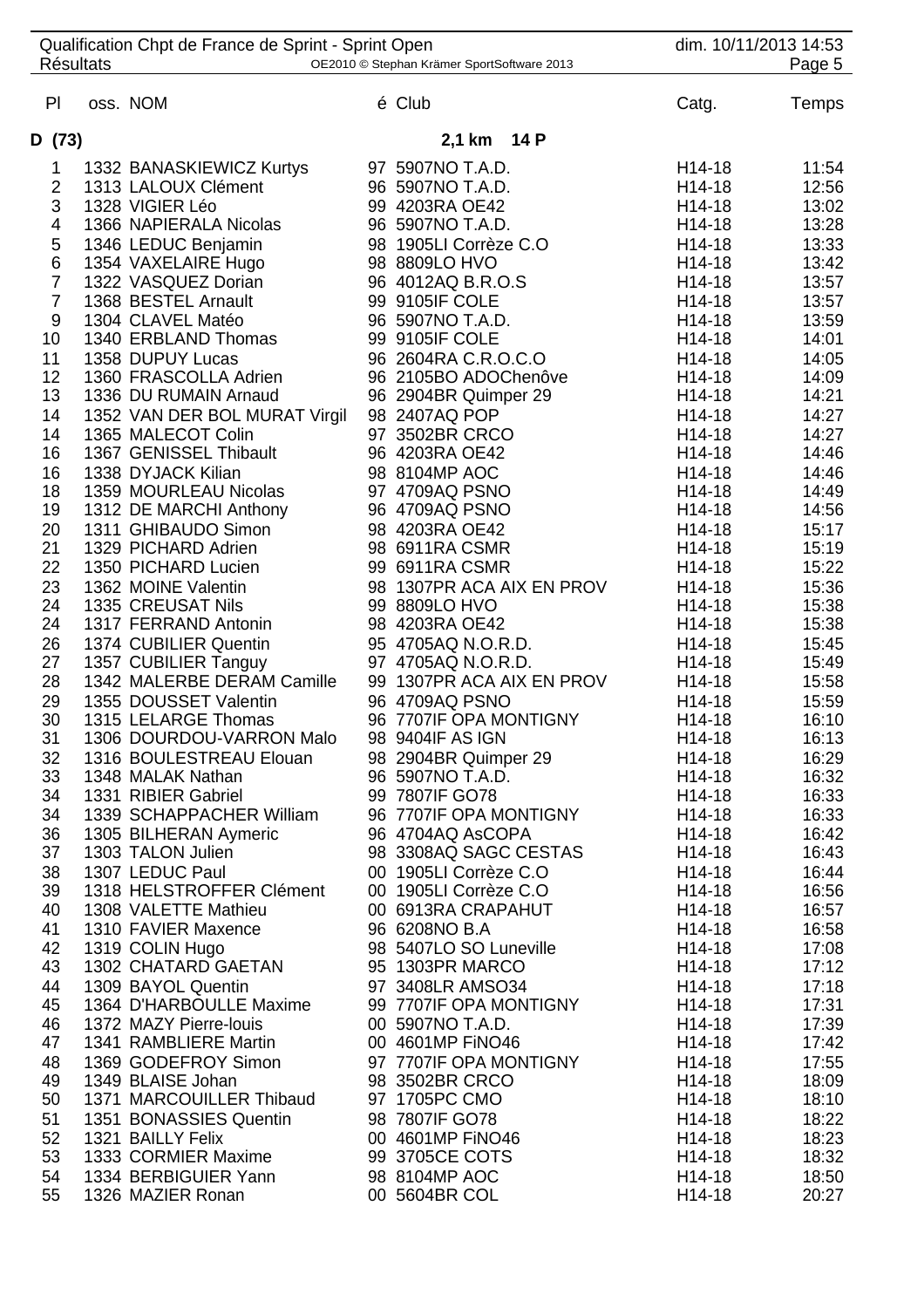| <b>Résultats</b>                                                                                                                                  | Qualification Chpt de France de Sprint - Sprint Open                                                                                                                                                                                                                                                                                                                                                                                                                                                                                                  | OE2010 © Stephan Krämer SportSoftware 2013                                                                                                                                                                                                                                                                                                                                                                                                                                           | dim. 10/11/2013 14:53<br>Page 6                                                                                                                                                                                                                                                                                                                                                                                                                                                                                                                                                                                                                                                                                 |
|---------------------------------------------------------------------------------------------------------------------------------------------------|-------------------------------------------------------------------------------------------------------------------------------------------------------------------------------------------------------------------------------------------------------------------------------------------------------------------------------------------------------------------------------------------------------------------------------------------------------------------------------------------------------------------------------------------------------|--------------------------------------------------------------------------------------------------------------------------------------------------------------------------------------------------------------------------------------------------------------------------------------------------------------------------------------------------------------------------------------------------------------------------------------------------------------------------------------|-----------------------------------------------------------------------------------------------------------------------------------------------------------------------------------------------------------------------------------------------------------------------------------------------------------------------------------------------------------------------------------------------------------------------------------------------------------------------------------------------------------------------------------------------------------------------------------------------------------------------------------------------------------------------------------------------------------------|
| P <sub>1</sub>                                                                                                                                    | oss. NOM                                                                                                                                                                                                                                                                                                                                                                                                                                                                                                                                              | é Club                                                                                                                                                                                                                                                                                                                                                                                                                                                                               | Catg.<br>Temps                                                                                                                                                                                                                                                                                                                                                                                                                                                                                                                                                                                                                                                                                                  |
| D(73)                                                                                                                                             |                                                                                                                                                                                                                                                                                                                                                                                                                                                                                                                                                       | (suite)<br>2,1 km 14 P                                                                                                                                                                                                                                                                                                                                                                                                                                                               |                                                                                                                                                                                                                                                                                                                                                                                                                                                                                                                                                                                                                                                                                                                 |
| 56<br>57<br>58<br>59<br>60<br>61<br>62<br>63                                                                                                      | 1347 FOLTZER Théo<br>1330 BILHERAN Guilhem<br>1370 DION Laurent<br>1344 CAMILLE Hugo<br>1353 DUBOIS Cyril<br>1343 MAIN Oscar<br>1345 PORRET Tanguy<br>1301 PERISSINOTTO Hugo                                                                                                                                                                                                                                                                                                                                                                          | 99 2517FC OTB<br>98 4704AQ AsCOPA<br>00 4708AQ V.A.S.C.O.<br>97 4012AQ B.R.O.S<br>00 5907NO T.A.D.<br>97 1104LR CORBIERES COORE<br>98 3502BR CRCO<br>00 4709AQ PSNO                                                                                                                                                                                                                                                                                                                  | H14-18<br>20:36<br>21:29<br>H14-18<br>H14-18<br>21:40<br>H14-18<br>22:35<br>H14-18<br>23:41<br>24:52<br>H14-18<br>25:20<br>H14-18<br>H14-18<br>28:09                                                                                                                                                                                                                                                                                                                                                                                                                                                                                                                                                            |
|                                                                                                                                                   | 1363 DRYGALSKI Tom<br>1323 SECKAR Rémi<br>1314 TALLANDIER Virgile<br>1373 MICHEL Valentin<br>1337 GROSSE Robin<br>1300 GROSLAMBERT QUENTIN<br>1325 POUCHAT Jonathan<br>1327 TRONCHE-MASSO Baptiste 97 2406AQ CACC<br>1324 DELPECH Romain<br>1356 GAUTHIER Louis                                                                                                                                                                                                                                                                                       | 96 2517FC OTB<br>97 2105BO ADOChenôve<br>00 2105BO ADOChenôve<br>98 5407LO SO Luneville<br>98 8405PR CS PERTUIS<br>00 2508FC BALISE 25<br>96 3308AQ SAGC CESTAS<br>95 1104LR CORBIERES COORE<br>97 1905LI Corrèze C.O                                                                                                                                                                                                                                                                | H14-18<br>pm<br>H14-18<br>pm<br>H14-18<br>pm<br>H14-18<br>pm<br>H14-18<br>pm<br>H14-18<br>pm<br>H14-18<br>abs<br>H14-18<br>abs<br>H14-18<br>abs<br>H14-18<br>abs                                                                                                                                                                                                                                                                                                                                                                                                                                                                                                                                                |
| E(61)                                                                                                                                             |                                                                                                                                                                                                                                                                                                                                                                                                                                                                                                                                                       | 13 P<br>$1,8$ km                                                                                                                                                                                                                                                                                                                                                                                                                                                                     |                                                                                                                                                                                                                                                                                                                                                                                                                                                                                                                                                                                                                                                                                                                 |
| 1<br>$\overline{2}$<br>3<br>4<br>5<br>6<br>$\overline{7}$<br>8<br>9<br>10<br>11<br>12<br>13<br>13<br>15<br>16<br>17<br>18<br>19<br>20<br>21<br>22 | 1447 SERRALONGUA Anna<br>1402 SANDIEVA Yana<br>1430 ERBLAND Christine<br>1416 VERDIER Christine<br>1427 ZINCA Andreea Maria<br>1415 HENRIET Marie-Pierre<br>1409 BERRIEN Isabelle<br>1435 PAULY Marianne<br>1429 CHANDEYSSON Laurie<br>1413 PETER Mary<br>1428 EDIAR Helene<br>1455 BONIFACE Emmanuelle<br>1462 BROUSSE Isabelle<br>1422 REGNARD Océane<br>1423 PEUVREL Véronique<br>1411 TREMOULET Carole<br>1433 GRELON Claire<br>1452 CAYLA Aurélie<br>1437 DENAIX Maylis<br>1443 VERCASSON Rachel<br>1412 MAIGRE ROSE MARIE<br>1410 COSTE CORINNE | 89 2517FC OTB<br>88 1905LI Corrèze C.O<br>72 9105IF COLE<br>68 6408AQ COOL<br>88 1905LI Corrèze C.O<br>81 2508FC BALISE 25<br>70 1303PR MARCO<br>78 1705PC CMO<br>94 1104LR CORBIERES COORE<br>81 4012AQ B.R.O.S<br>75 9109IF COPS 91<br>81 5907NO T.A.D.<br>74 8607PC Poitiers CO<br>92 NL PASS ORIENTATION<br>74 8104MP AOC<br>71 4601MP FINO46<br>94 4601MP FINO46<br>84 5906NO VALMO<br>91 7403RA CSA-EMHM<br>88 2604RA C.R.O.C.O<br>76 4709AQ PSNO<br>72 1104LR CORBIERES COORE | 11:10<br>D <sub>20</sub> -40<br>D <sub>20</sub> -40<br>12:03<br>12:25<br>D <sub>20</sub> -40<br>12:49<br>D <sub>20</sub> -40<br>13:11<br>D <sub>20</sub> -40<br>13:54<br>D <sub>20</sub> -40<br>D <sub>20</sub> -40<br>14:13<br>D <sub>20</sub> -40<br>14:24<br>D20-40<br>14:30<br>D <sub>20</sub> -40<br>14:31<br>D <sub>20</sub> -40<br>14:37<br>D <sub>20</sub> -40<br>14:40<br>14:53<br>D <sub>20</sub> -40<br>D <sub>20</sub> -40<br>14:53<br>14:57<br>D <sub>20</sub> -40<br>D <sub>20</sub> -40<br>15:13<br>D <sub>20</sub> -40<br>15:22<br>15:26<br>D <sub>20</sub> -40<br>D <sub>20</sub> -40<br>15:30<br>15:35<br>D <sub>20</sub> -40<br>D <sub>20</sub> -40<br>15:46<br>16:03<br>D <sub>20</sub> -40 |
| 23<br>24<br>25<br>26<br>27<br>28<br>29<br>30<br>31<br>32<br>33                                                                                    | 1067 CAVALLO Carole<br>1440 BASSET Laurence<br>1414 SUCHKOVA marina<br>1436 LOUVET Eloise<br>1454 DUBOIS Elodie<br>1459 DUCHASSIN Audrey<br>1421 BEAUVIR Laurence<br>1400 CHAGNON Emilie<br>1401 POURRE Marion<br>1441 VIBERT Claudine<br>1407 VALETTE Isabelle                                                                                                                                                                                                                                                                                       | 83 NL PASS ORIENTATION<br>70 6911RA CSMR<br>90 3502BR CRCO<br>83 7707IF OPA MONTIGNY<br>88 9404IF AS IGN<br>77 8105MP BOA Albi<br>69 3502BR CRCO<br>77 2407AQ POP<br>94 2508FC BALISE 25<br>87 1104LR CORBIERES COORE<br>69 6913RA CRAPAHUT                                                                                                                                                                                                                                          | D <sub>20</sub> -40<br>16:10<br>16:15<br>D <sub>20</sub> -40<br>D <sub>20</sub> -40<br>16:23<br>16:26<br>D <sub>20</sub> -40<br>D <sub>20</sub> -40<br>16:44<br>D <sub>20</sub> -40<br>16:51<br>17:27<br>D <sub>20</sub> -40<br>17:28<br>D <sub>20</sub> -40<br>D <sub>20</sub> -40<br>17:50<br>D <sub>20</sub> -40<br>18:08<br>D20-40<br>18:13                                                                                                                                                                                                                                                                                                                                                                 |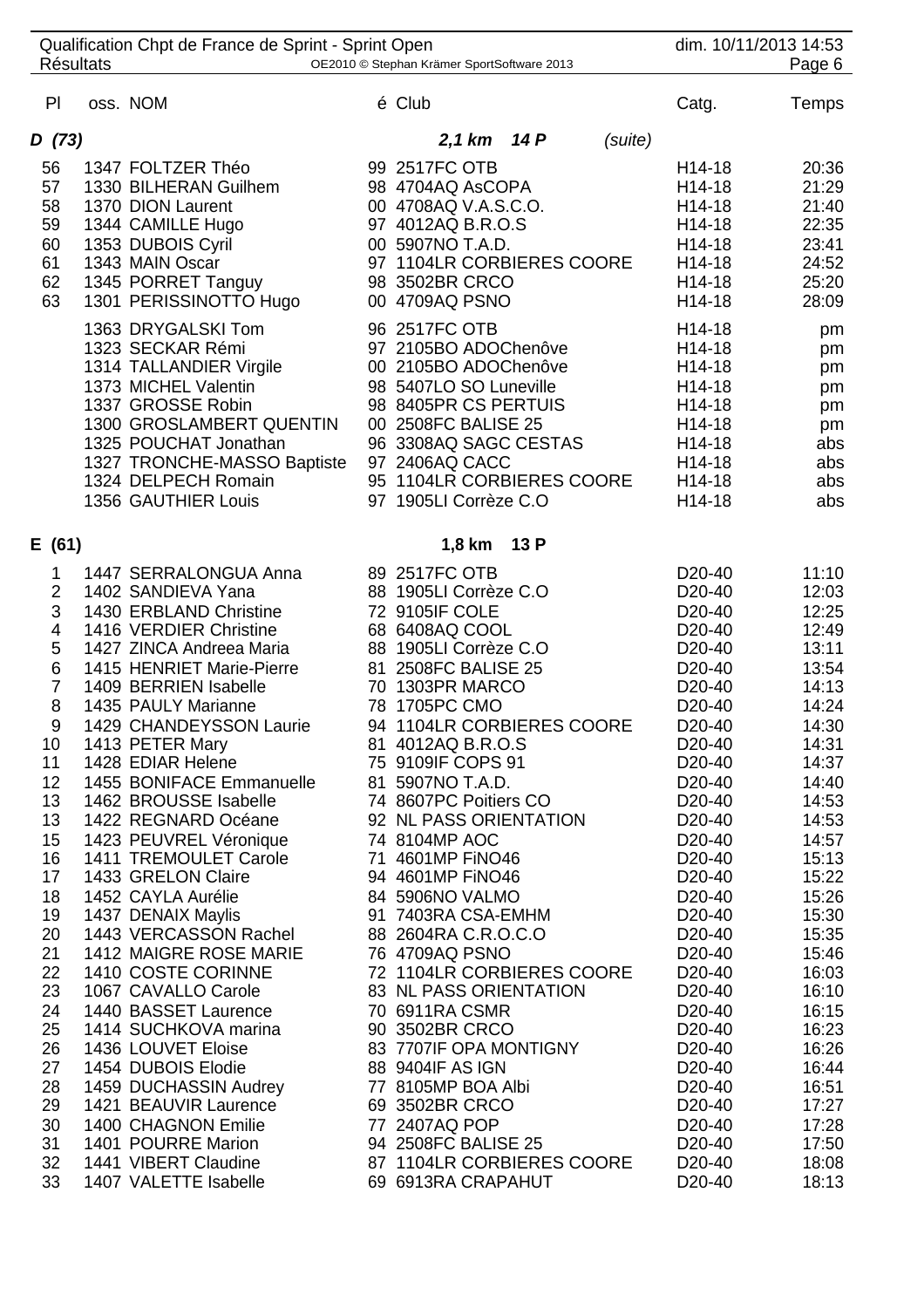| <b>Résultats</b> | Qualification Chpt de France de Sprint - Sprint Open | OE2010 © Stephan Krämer SportSoftware 2013 |         |                                            | dim. 10/11/2013 14:53<br>Page 7 |
|------------------|------------------------------------------------------|--------------------------------------------|---------|--------------------------------------------|---------------------------------|
| PI               | oss. NOM                                             | é Club                                     |         | Catg.                                      | Temps                           |
|                  |                                                      | 1,8 km 13 P                                |         |                                            |                                 |
| E(61)            |                                                      |                                            | (suite) |                                            |                                 |
| 33               | 1420 TAISSON Sandrine                                | 70 7807IF GO78                             |         | D <sub>20</sub> -40                        | 18:13                           |
| 35               | 1425 MATHIEU Angélique                               | 84 7722IF ASSAP 77                         |         | D <sub>20</sub> -40                        | 18:23                           |
| 36               | 1446 LEMAIRE Cecile                                  | 75 3408LR AMSO34                           |         | D <sub>20</sub> -40                        | 18:25                           |
| 37               | 1448 NOBLE Sandrine                                  | 77 8105MP BOA Albi                         |         | D <sub>20</sub> -40                        | 18:28                           |
| 38               | 1403 DUBOIS Julie                                    | 88 9404IF AS IGN                           |         | D <sub>20</sub> -40                        | 18:36                           |
| 39               | 1426 SERINET Carole                                  | 73 3502BR CRCO                             |         | D <sub>20</sub> -40                        | 18:38                           |
| 40               | 1405 PEYRARD Cécile                                  | 69 1104LR CORBIERES COORE                  |         | D <sub>20</sub> -40                        | 19:02                           |
| 41               | 1424 MARCK Aline                                     | 76 8607PC Poitiers CO                      |         | D <sub>20</sub> -40                        | 19:19                           |
| 42               | 1418 BRUNET Marie-Line                               | 75 0615AZ VSAO                             |         | D <sub>20</sub> -40                        | 19:24                           |
| 43               | 1406 DION Céline                                     | 74 4708AQ V.A.S.C.O.                       |         | D <sub>20</sub> -40                        | 19:26                           |
| 44               | 1451 PORRET Sophie                                   | 70 3502BR CRCO                             |         | D <sub>20</sub> -40                        | 19:33                           |
| 45               | 1444 COLLETTE Céline                                 | 76 4601MP FINO46                           |         | D <sub>20</sub> -40                        | 20:21                           |
| 46               | 1431 BLAISE Claire                                   | 69 3502BR CRCO                             |         | D <sub>20</sub> -40                        | 20:49                           |
| 47               | 1445 SERRES Laurence                                 | 75 3308AQ SAGC CESTAS                      |         | D <sub>20</sub> -40                        | 21:26                           |
| 48               | 1449 CHICHERY Séverine                               | 78 8106MP Albi RESSORT                     |         | D <sub>20</sub> -40                        | 21:29                           |
| 49               | 1463 MASSARI Lindsey                                 | 82 9109IF COPS 91                          |         | D <sub>20</sub> -40                        | 21:34                           |
| 50               | 1408 VOLANT Sophie                                   | 71 2904BR Quimper 29                       |         | D <sub>20</sub> -40                        | 22:08                           |
| 51               | 1461 SOL Sophie                                      | 87 9404IF AS IGN                           |         | D <sub>20</sub> -40                        | 22:24                           |
| 52               | 1453 DUROC Emmanuelle                                | 79 1104LR CORBIERES COORE                  |         | D <sub>20</sub> -40                        | 28:36                           |
| 53               | 1460 LEGENDRE M-Noelle                               | 82 4201RA NOSE                             |         | D <sub>20</sub> -40                        | 30:04                           |
| 54<br>55         | 1438 DANIEL Corinne<br>1432 DEMANNEZ-LOUVET Séveri   | 73 1905LI Corrèze C.O                      |         | D <sub>20</sub> -40                        | 32:52                           |
| 56               | 1417 GIMENO Anne                                     | 78 1905LI Corrèze C.O<br>74 8104MP AOC     |         | D <sub>20</sub> -40<br>D <sub>20</sub> -40 | 34:35<br>36:48                  |
| 57               | 1456 PELLETIER Edwige                                | 69 4709AQ PSNO                             |         | D <sub>20</sub> -40                        | 38:39                           |
| 58               | 1439 MALASSIGNE Elfege                               | 70 9404IF AS IGN                           |         | D <sub>20</sub> -40                        | 46:05                           |
|                  | 1458 ENDRESS pauline                                 | 83 3502BR CRCO                             |         | D <sub>20</sub> -40                        |                                 |
|                  | 1442 DEPERSIN Isabelle                               | 72 5907NO T.A.D.                           |         | D <sub>20</sub> -40                        | pm<br>abs                       |
|                  | 1419 PORRET Katy                                     | 92 3502BR CRCO                             |         | D <sub>20</sub> -40                        | abs                             |
|                  |                                                      |                                            |         |                                            |                                 |
| F (50)           |                                                      | 1,6 km 10 P                                |         |                                            |                                 |
| 1                | 1550 BRAULT LIGNEREUX Marie                          | 68 1601PC CCO FEUILLADE                    |         | D45-70                                     | 12:45                           |
| $\overline{2}$   | 1531 DOUSSET Corinne                                 | 67 4709AQ PSNO                             |         | D45-70                                     | 14:05                           |
| 3                | 1526 POURRE Valerie                                  | 67 2508FC BALISE 25                        |         | D45-70                                     | 14:08                           |
| 4                | 1512 HERVE-JOUSSE Odile                              | 55 9109IF COPS 91                          |         | D45-70                                     | 14:24                           |
| 5                | 1528 MAES Karine                                     | 66 5604BR COL                              |         | D45-70                                     | 14:35                           |
| $\,6$            | 1540 RAUTURIER Nathalie                              | 66 7807IF GO78                             |         | D45-70                                     | 14:43                           |
| $\overline{7}$   | 1536 BASSET Sylvie                                   | 63 6911RA CSMR                             |         | D45-70                                     | 14:54                           |
| 8                | 1525 DELENNE A-Francoise                             | 68 1307PR ACA AIX EN PROV                  |         | D45-70                                     | 15:30                           |
| $9\,$            | 1513 COMBET Annie                                    | 60 4203RA OE42                             |         | D45-70                                     | 15:35                           |
| 10               | 1529 GUINOT Joelle                                   | 65 1905LI Corrèze C.O                      |         | D45-70                                     | 16:04                           |
| 11               | 1505 CAZELLE Aline                                   | 63 4601MP FINO46                           |         | D45-70                                     | 16:22                           |
| 11               | 1546 FOL-RIBET Hélène                                | 68 3105MP TOAC Orientatio                  |         | D45-70                                     | 16:22                           |
| 13               | 1547 GUILLEMET Valérie                               | <b>NL PASS ORIENTATION</b>                 |         | D45-70                                     | 16:32                           |
| 14               | 1534 SAMSON Caroline                                 | 65 8607PC Poitiers CO                      |         | D45-70                                     | 16:39                           |
| 15<br>16         | 1548 BILHERAN Brigitte<br>1511 ANGLADE Françoise     | 65 4704AQ AsCOPA<br>67 5604BR COL          |         | D45-70<br>D45-70                           | 17:01<br>17:10                  |
| 17               | 1524 TAMUZA Brigita                                  | 62 OK Mona OK Mona                         |         | D45-70                                     | 17:30                           |
| 18               | 1522 DIEUDONNE Madeleine                             | 47 7808IF ASMBCO                           |         | D45-70                                     | 17:38                           |
| 19               | 1510 LE NAOUR Gaelle                                 | 60 2904BR Quimper 29                       |         | D45-70                                     | 17:51                           |
| 20               | 1537 MONESTES Nathalie                               | 66 4709AQ PSNO                             |         | D45-70                                     | 17:54                           |
| 21               | 1530 GIBIAT Danielle                                 | 53 8405PR CS PERTUIS                       |         | D45-70                                     | 18:07                           |
| 22               | 1543 BERGEGERE Sandrine                              | 66 8405PR CS PERTUIS                       |         | D45-70                                     | 18:20                           |
| 23               | 1518 RAYMONDAUD Sylvie                               | 63 3319AQ SMOG                             |         | D45-70                                     | 18:21                           |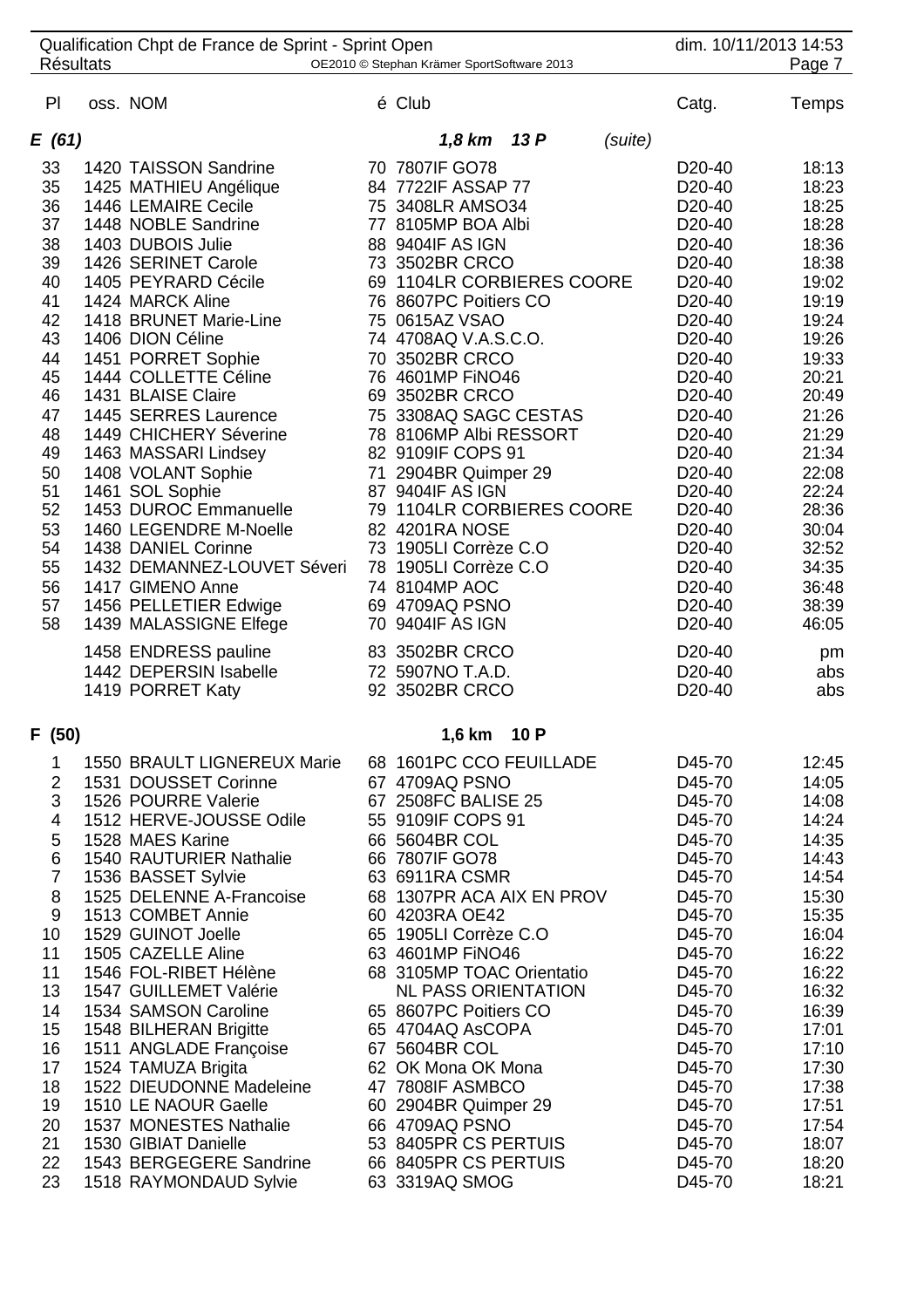|                  |          | Qualification Chpt de France de Sprint - Sprint Open |                                             |         |                               | dim. 10/11/2013 14:53 |
|------------------|----------|------------------------------------------------------|---------------------------------------------|---------|-------------------------------|-----------------------|
| <b>Résultats</b> |          |                                                      | OE2010 © Stephan Krämer SportSoftware 2013  |         |                               | Page 8                |
| P <sub>1</sub>   | oss. NOM |                                                      | é Club                                      |         | Catg.                         | Temps                 |
| F(50)            |          |                                                      | 1,6 km 10 P                                 | (suite) |                               |                       |
| 24               |          | 1539 GUIGNARD M-Christine                            | 58 7203PL CSEPNM                            |         | D45-70                        | 18:27                 |
| 25               |          | 1515 BERION Marie-Josephe                            | 56 2508FC BALISE 25                         |         | D45-70                        | 18:35                 |
| 26               |          | 1508 BONNEFON Christelle                             | 67 3318AQ ASM CO                            |         | D45-70                        | 18:44                 |
| 27               |          | 1502 SEGRET Brigitte                                 | 58 3408LR AMSO34                            |         | D45-70                        | 19:14                 |
| 28<br>29         |          | 1533 GUILLOU Florence<br>1509 BEAUVISAGE Fabienne    | 65 2904BR Quimper 29<br>64 7807IF GO78      |         | D45-70<br>D45-70              | 19:16<br>19:20        |
| 30               |          | 1544 CHARDOT Ulrike                                  | 64 7807IF GO78                              |         | D45-70                        | 19:31                 |
| 31               |          | 1520 GEOFFROY Nicole                                 | 48 3408LR AMSO34                            |         | D45-70                        | 19:36                 |
| 32               |          | 1549 GIRARD Laurence                                 | 65 3705CE COTS                              |         | D45-70                        | 19:42                 |
| 33               |          | 1542 SIMONET Marie                                   | 48 7707IF OPA MONTIGNY                      |         | D45-70                        | 20:07                 |
| 34               |          | 1541 ABISSE Gisele                                   | 43 2508FC BALISE 25                         |         | D45-70                        | 20:55                 |
| 35<br>36         |          | 1503 MARTINEZ Catherine<br>1545 NATALI Annie         | 58 4012AQ B.R.O.S<br>47 8105MP BOA Albi     |         | D45-70<br>D45-70              | 21:21<br>21:28        |
| 37               |          | 1500 AUDOUIN Myriam                                  | 60 8104MP AOC                               |         | D45-70                        | 22:40                 |
| 38               |          | 1519 TESSIER Ariane                                  | 54 7709IF USM/CO                            |         | D45-70                        | 22:41                 |
| 39               |          | 1535 CHAMPIGNY Laurence                              | 64 8311AZ POLES                             |         | D45-70                        | 24:28                 |
| 40               |          | 1527 DODIN Genevieve                                 | 48 8809LO HVO                               |         | D45-70                        | 26:13                 |
| 41               |          | 1506 GIRARD Florence                                 | 67 2508FC BALISE 25                         |         | D45-70                        | 27:29                 |
| 42<br>43         |          | 1523 ROLLET M-Madeleine<br>1538 BOUCHAN Christine    | 46 5415LO LOJ<br><b>NL PASS ORIENTATION</b> |         | D45-70<br>D45-70              | 29:16<br>30:16        |
| 44               |          | 1507 BECCARI Valerie                                 | 63 8405PR CS PERTUIS                        |         | D45-70                        | 31:56                 |
| 45               |          | 1516 TRIBON Marie-Line                               | 57 8202MP MOLO                              |         | D45-70                        | 37:04                 |
|                  |          | 1532 PITAVAL Sylvie                                  | 58 4201RA NOSE                              |         | D45-70                        | abs                   |
|                  |          | 1514 ROUX Marie Françoise                            | 58 4201RA NOSE                              |         | D45-70                        | abs                   |
|                  |          | 1501 BOELLE Catherine                                | 57 6408AQ COOL                              |         | D45-70                        | abs                   |
|                  |          | 1517 COURNUT Maryse                                  | 46 3308AQ SAGC CESTAS                       |         | D45-70                        | abs                   |
|                  |          | 1521 BOUCHE Sylvie                                   | 59 9105IF COLE                              |         | D45-70                        | abs                   |
| G(39)            |          |                                                      | 10 P<br>$1,7$ km                            |         |                               |                       |
| 1                |          | 1627 MOUSSU Sarah                                    | 97 3318AQ ASM CO                            |         | D14-18                        | 11:15                 |
| $\overline{2}$   |          | 1607 GIRARD Melissa                                  | 96 5907NO T.A.D.                            |         | D <sub>14</sub> -18           | 11:48                 |
| 3                |          | 1612 CORBIN Mariane                                  | 00 2604RA C.R.O.C.O                         |         | D <sub>14</sub> -18           | 11:51                 |
| 4                |          | 1604 FERRAND Elise<br>1630 DOUSSET Ludivine          | 00 4203RA OE42<br>00 4709AQ PSNO            |         | D14-18<br>D14-18              | 11:52<br>12:08        |
| 5<br>6           |          | 1606 RUDKIEWICZ Lucie                                | 00 2508FC BALISE 25                         |         | D <sub>14</sub> -18           | 12:10                 |
| $\overline{7}$   |          | 1615 SOUAN Cécile                                    | 96 7707IF OPA MONTIGNY                      |         | D <sub>14</sub> -18           | 12:11                 |
| 8                |          | 1622 DOUTRELANT Justine                              | 96 5907NO T.A.D.                            |         | D <sub>14</sub> -18           | 12:17                 |
| 9                |          | 1626 MEUNIER Ines                                    | 00 2105BO ADOChenôve                        |         | D14-18                        | 12:27                 |
| 10               |          | 1621 GIRARD Clarisse                                 | 98 2508FC BALISE 25                         |         | D <sub>14</sub> -18           | 12:35                 |
| 10<br>12         |          | 1611 OTTOU Léna<br>1619 DOUSSET Mathilde             | 97 2517FC OTB<br>98 4709AQ PSNO             |         | D14-18<br>D <sub>14</sub> -18 | 12:35<br>12:45        |
| 13               |          | <b>1602 BOURGEOIS REPUBLIQUE</b>                     | 97 2517FC OTB                               |         | D14-18                        | 13:47                 |
| 14               |          | 1616 VEROVE Apolline                                 | 00 5907NO T.A.D.                            |         | D14-18                        | 14:03                 |
| 15               |          | 1629 PINZELLI Tamara                                 | 96 1905LI Corrèze C.O                       |         | D14-18                        | 14:43                 |
| 16               |          | 1638 VOLPATO Suzelle                                 | 98 4709AQ PSNO                              |         | D14-18                        | 14:44                 |
| 17               |          | 1618 PEYRARD Julie                                   | 97 1104LR CORBIERES COORE                   |         | D14-18                        | 14:45                 |
| 18<br>19         |          | 1608 POIROT Lilou<br>1628 PORRET Marine              | 98 8809LO HVO<br>96 3502BR CRCO             |         | D14-18<br>D14-18              | 14:50<br>15:22        |
| 20               |          | 1603 AUBERT Sophie                                   | 98 1705PC CMO                               |         | D <sub>14</sub> -18           | 15:35                 |
| 21               |          | 1636 DASILVA Auriane                                 | 97 7707IF OPA MONTIGNY                      |         | D <sub>14</sub> -18           | 15:39                 |
| 22               |          | 1600 NIBEAUDEAU Solènne                              | 98 1705PC CMO                               |         | D14-18                        | 16:52                 |
| 23               |          | 1625 DESMOULIN Maeva                                 | 00 4709AQ PSNO                              |         | D14-18                        | 17:24                 |
| 24               |          | 1637 PELLETIER Juliette                              | 00 2105BO ADOChenôve                        |         | D14-18                        | 17:51                 |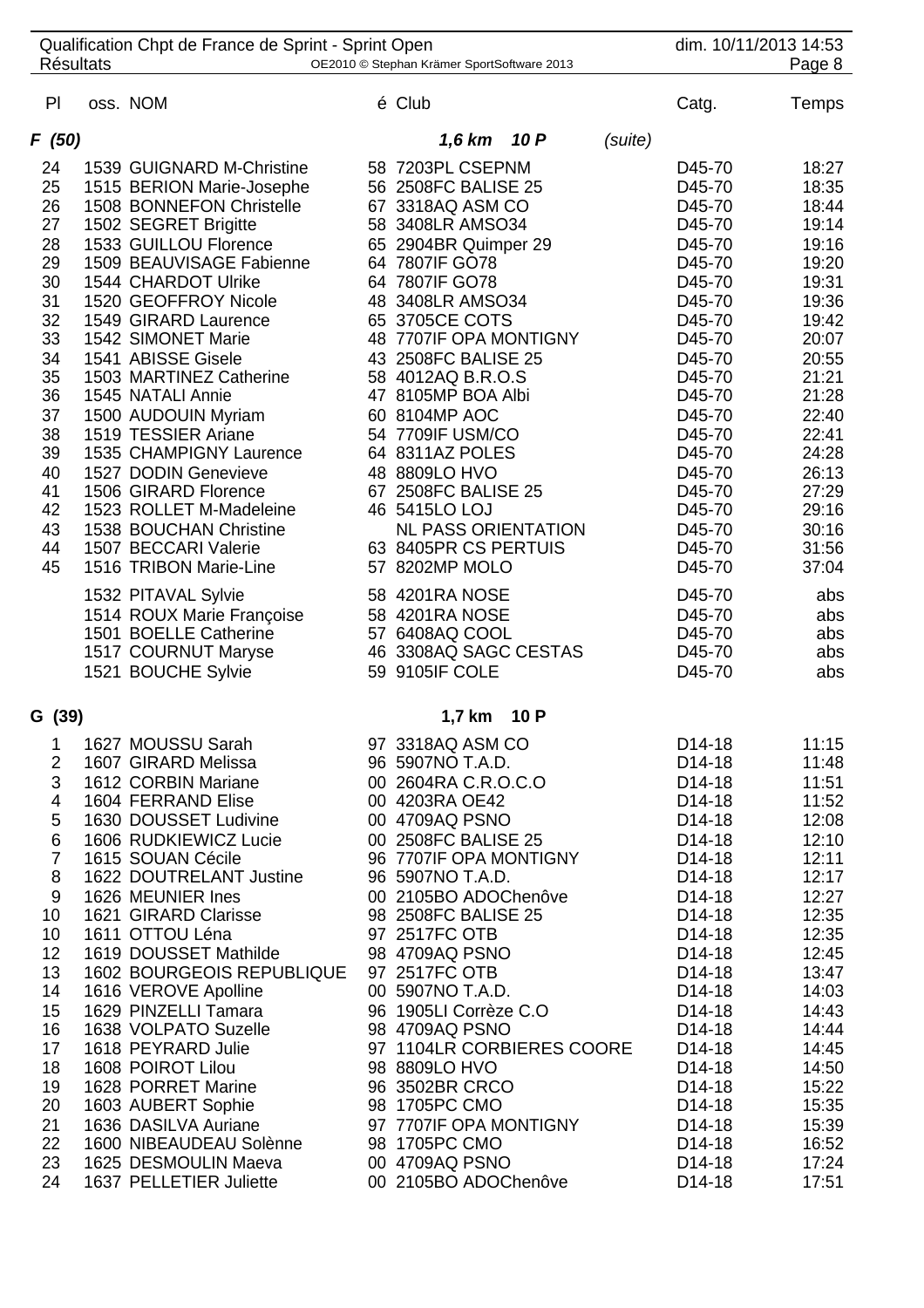|                | Qualification Chpt de France de Sprint - Sprint Open<br><b>Résultats</b> | OE2010 © Stephan Krämer SportSoftware 2013 | dim. 10/11/2013 14:53 | Page 9 |
|----------------|--------------------------------------------------------------------------|--------------------------------------------|-----------------------|--------|
| PI             | oss. NOM                                                                 | é Club                                     | Catg.                 | Temps  |
| G(39)          |                                                                          | (suite)<br>1,7 km 10 P                     |                       |        |
| 25             | 1617 DA ROCHA Inès                                                       | 00 3318AQ ASM CO                           | D <sub>14</sub> -18   | 17:54  |
| 26             | 1635 BAUCHART Lisa                                                       | 00 4709AQ PSNO                             | D <sub>14</sub> -18   | 18:32  |
| 27             | 1632 HONORE Alice                                                        | 99 5907NO T.A.D.                           | D14-18                | 18:39  |
| 28             | 1634 BECCARI Emilie                                                      | 98 8405PR CS PERTUIS                       | D14-18                | 18:53  |
| 29             | 1613 DE MARCHI Emilie                                                    | 00 4709AQ PSNO                             | D14-18                | 19:20  |
| 30             | 1633 BEAUVAIS Laura                                                      | 99 7807IF GO78                             | D14-18                | 19:43  |
| 31             | 1623 DEVAUX Axelle                                                       | 00 1905LI Corrèze C.O                      | D14-18                | 20:33  |
| 32             | 1601 GROSJEAN Capucine                                                   | 99 2508FC BALISE 25                        | D <sub>14</sub> -18   | 20:50  |
| 33             | 1605 GIMENO Manon                                                        | 98 8104MP AOC                              | D14-18                | 21:35  |
| 34             | 1609 ROHRBACH Anna Lina                                                  | 98 NL PASS ORIENTATION                     | D <sub>14</sub> -18   | 22:32  |
| 35             | 1642 RIVIERE Amélie                                                      | 00 4705AQ N.O.R.D.                         | D <sub>14</sub> -18   | 40:04  |
| 36             | 1624 VORWERK Marine                                                      | 99 4201RA NOSE                             | D <sub>14</sub> -18   | 40:59  |
|                | 1641 GUERY Anaïs                                                         | 00 4705AQ N.O.R.D.                         | D <sub>14</sub> -18   | abs    |
|                | 1614 FEUGEAS Clothilde                                                   | 97 1905LI Corrèze C.O                      | D <sub>14</sub> -18   | abs    |
|                | 1610 PELLETIER Mathilde                                                  | 97 2105BO ADOChenôve                       | D14-18                | abs    |
| H (67)         |                                                                          | $1,1$ km<br>8P                             |                       |        |
| 1              | 1736 WYMER Kylian                                                        | 01 2508FC BALISE 25                        | HD10-12               | 6:16   |
| $\overline{2}$ | 1718 DELENNE Tommy                                                       | 01 1307PR ACA AIX EN PROV                  | HD10-12               | 6:44   |
| 3              | 1746 LE CAM Tom                                                          | 01 3502BR CRCO                             | HD10-12               | 6:58   |
| 4              | 1715 ZIMMERMANN Kylian                                                   | 01 5407LO SO Luneville                     | HD10-12               | 7:13   |
| 5              | 1749 CHAMPIGNY Hélène                                                    | 01 8311AZ POLES                            | HD10-12               | 7:29   |
| 6              | 1733 CAVARROC Amandine                                                   | 01 1104LR CORBIERES COORE                  | HD10-12               | 7:37   |
| 7              | 1721 BASSET Basile                                                       | 02 6911RA CSMR                             | HD10-12               | 7:43   |
| 8              | 1734 AUTEM Hippolyte                                                     | 02 1307PR ACA AIX EN PROV                  | HD10-12               | 7:44   |
| $9\,$          | 1752 PERIN Remi                                                          | 02 4705AQ N.O.R.D.                         | HD10-12               | 8:09   |
| 10             | 1755 WYMER Alyssia                                                       | 05 2508FC BALISE 25                        | HD10-12               | 8:28   |
| 11             | 1757 TALON Baptiste                                                      | 03 3308AQ SAGC CESTAS                      | HD10-12               | 8:30   |
| 12             | 1714 PAULY Lilou                                                         | 01 1705PC CMO                              | HD10-12               | 8:58   |
| 13             | 1712 PETINON Samuel                                                      | 01 2301LI CRO2                             | HD10-12               | 9:06   |
| 14             | 1711 CHEVALIER Matéo                                                     | 04 8702LI ORIENTATION 87                   | HD10-12               | 9:15   |
| 15             | 1729 ARNAULT GABY                                                        | 04 7905PC NACO 79                          | HD10-12               | 9:25   |
| 16             | 1722 FAVIER elisa                                                        | 01 6208NO B.A                              | HD10-12               | 9:40   |
| 17             | 1740 ROLIN Agathe                                                        | 02 6208NO B.A                              | HD10-12               | 9:45   |
| 18             | 1703 BOUYGUES LUCIE                                                      | 02 3308AQ SAGC CESTAS                      | HD10-12               | 9:47   |
| 19             | 1742 ANGLADE Léane                                                       | 01 5604BR COL                              | HD10-12               | 10:00  |
| 20             | 1764 LIGNEREUX Axel                                                      | 01 1601PC CCO FEUILLADE                    | HD10-12               | 10:05  |
| 21             | 1716 PEYRARD Paul                                                        | 01 1104LR CORBIERES COORE                  | HD10-12               | 10:10  |
| 22             | 1717 BELLENGIER remi                                                     | 01 6208NO B.A                              | HD10-12               | 10:19  |
| 23             | 1737 RODRIGUEZ Mattéo                                                    | 04 4709AQ PSNO                             | HD10-12               | 10:27  |
| 24             | 1731 RODRIGUEZ Lucas                                                     | 02 4709AQ PSNO                             | HD10-12               | 10:40  |
| 25             | 1704 PERIN Mathieu                                                       | 01 4705AQ N.O.R.D.                         | HD10-12               | 11:13  |
| 26             | 1720 TREMOULET Theophile                                                 | 03 4601MP FINO46                           | HD10-12               | 11:14  |
| 27             | 1707 DELHOTAL Gatien                                                     | 02 1104LR CORBIERES COORE                  | HD10-12               | 11:37  |
| 28             | 1724 PETINON Justine                                                     | 04 2301LI CRO2                             | HD10-12               | 11:57  |
| 29             | 1745 CREBESSEGUES Lucie                                                  | 04 4709AQ PSNO                             | HD10-12               | 12:09  |
| 30             | 1701 BERNIES Simon                                                       | 01 4709AQ PSNO                             | HD10-12               | 12:26  |
| 31             | 1741 VALENTIN Emma                                                       | 01 4709AQ PSNO                             | HD10-12               | 12:38  |
| 32             | 1728 DUPUY Célestin                                                      | 07 8105MP BOA Albi                         | HD10-12               | 12:41  |
| 33             | 1735 PAULY Titouan                                                       | 04 1705PC CMO                              | HD10-12               | 12:45  |
| 34             | 1751 MARCK Colin                                                         | 06 8607PC Poitiers CO                      | HD10-12               | 12:49  |
| 35             | 1710 BILHERAN Loïs                                                       | 03 4704AQ AsCOPA                           | HD10-12               | 12:57  |
| 36             | 1730 GIMENO Coline                                                       | 02 8104MP AOC                              | HD10-12               | 13:12  |